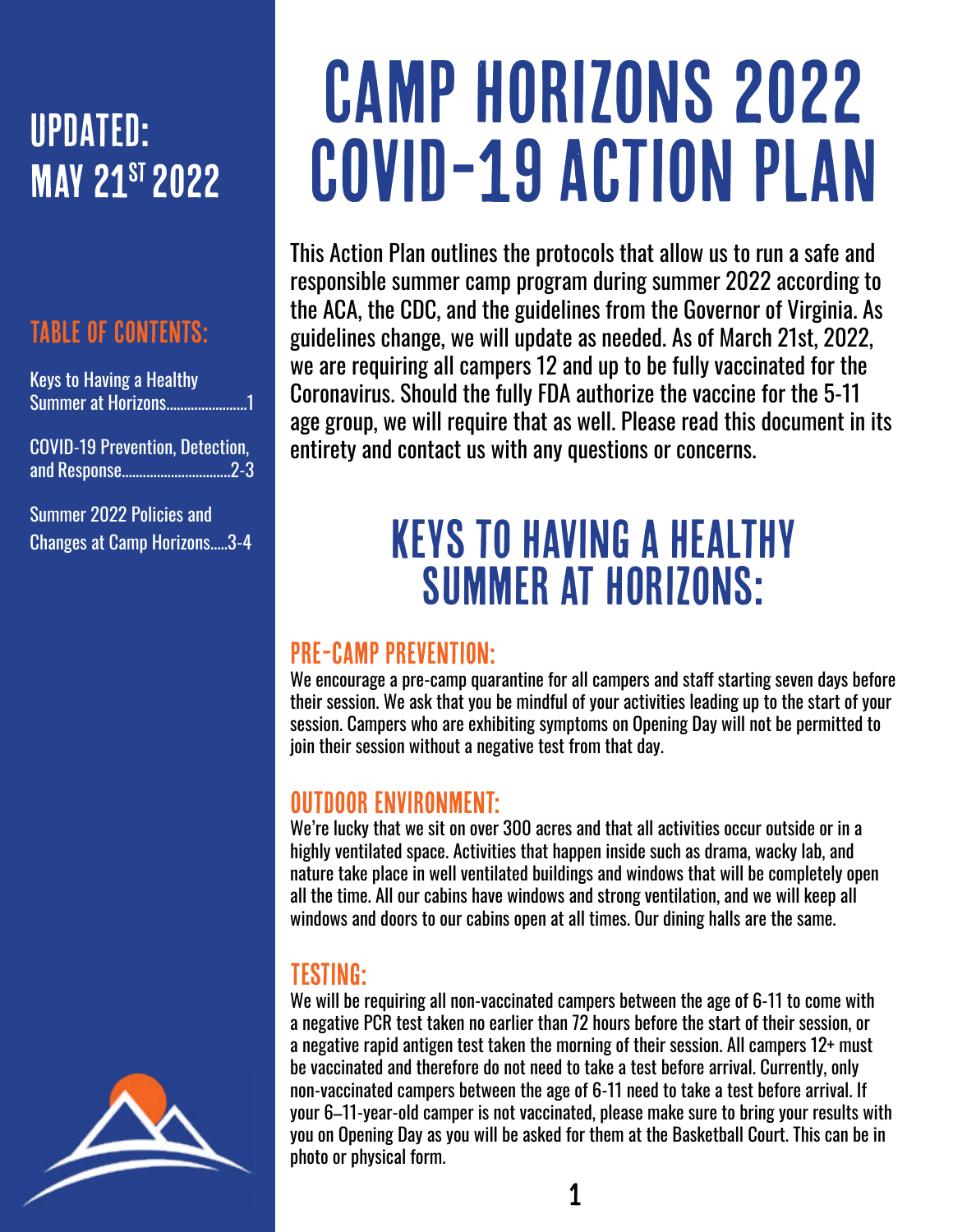Yes, we know this sounds very silly!

#### Should your camper Come to camp?

If your camper has any of the following conditions, please consult their physician to determine if it is

appropriate for them to come to camp:

- Asthma
- Kidney disease
- Chronic lung disease
- Diabetes
- Liver disease
- Immunocompromised due to organ transplants, cancer, heart conditions, etc.



#### Swiss Cheese Approach and In N' Out Policy:

One very important policy we will be continuing is the In N' Out policy, which means that as you leave one place, you must wash or sanitize your hands, and as you enter the next place, you do the same. This might be a trip as short as going from the pool to the Swap Shop, however we want to cover all of our bases. The ACA has introduced the "Swiss Cheese" approach, which takes the In N' Out policy and adds an increase of layers of prevention and protection. Imagine each safety approach as a slice of Swiss cheese. Each safety approach provides a layer of protection, and by layering each slice on top of each other, you create multiple layers of protection. These approaches will help us be the safest and most successful. Some of our layers include constant hand washing/ sanitization, continued cleaning and disinfectant policies, limited time indoors, masking for adults during Opening and Closing Day, and, if eligible, vaccinations.

## COVID-19 Prevention, DETECTION, AND RESPONSE:

We will be as vigilant as possible this summer on all fronts. We are making sure that we are strategic in our activity planning. Through the ACA, CDC, VDH, and other summer camps, we plan to use the Prevention, Detection, and Response plan for this summer.

#### Offsite Trips/Leaving Camp:

All our offsite trips for our Explorer-aged campers will happen this summer. As all Explorer campers must be vaccinated, we will not require masks in the vehicle to and from their trip. During Sessions 3 and 5, all Explorer Campers will be taken offsite to watch our sister camp, Camp Up with People, perform their end of session show. Discover and Journey campers will not attend and will instead do a special activity at camp.

#### Staff Training, Symptom Awareness, and Testing:

Our Staff Training covers a variety of topics and we will continue to include training on identifying possible COVID-19 symptoms. They will be responsible for observing the campers in their cabin and activities for any signs of illness. We will also do a temperature check each morning before entering the dining hall.

#### Key symptoms our staff will be aware of:

Fever of 100.4 or higher, cough, shortness of breath, congestion or runny nose, loss of smell or taste, lingering headaches, muscle aches and pains, nausea not due to heat, and chills.

If a camper exhibits any of these symptoms, they will be taken to Camper Care where a medical staff member will complete a symptom check. If they have concerns that this could be COVID, they will consult with the director team and contact will be made with the parent or guardian. In the event of a confirmed on-site case of COVID-19, we will have camp continue as planned, with heightened symptom monitoring. An email will be sent to all families in that program, who have the option of picking up their camper should they choose. Campers who are vaccinated and have been exposed to not need to quarantine, according to the CDC.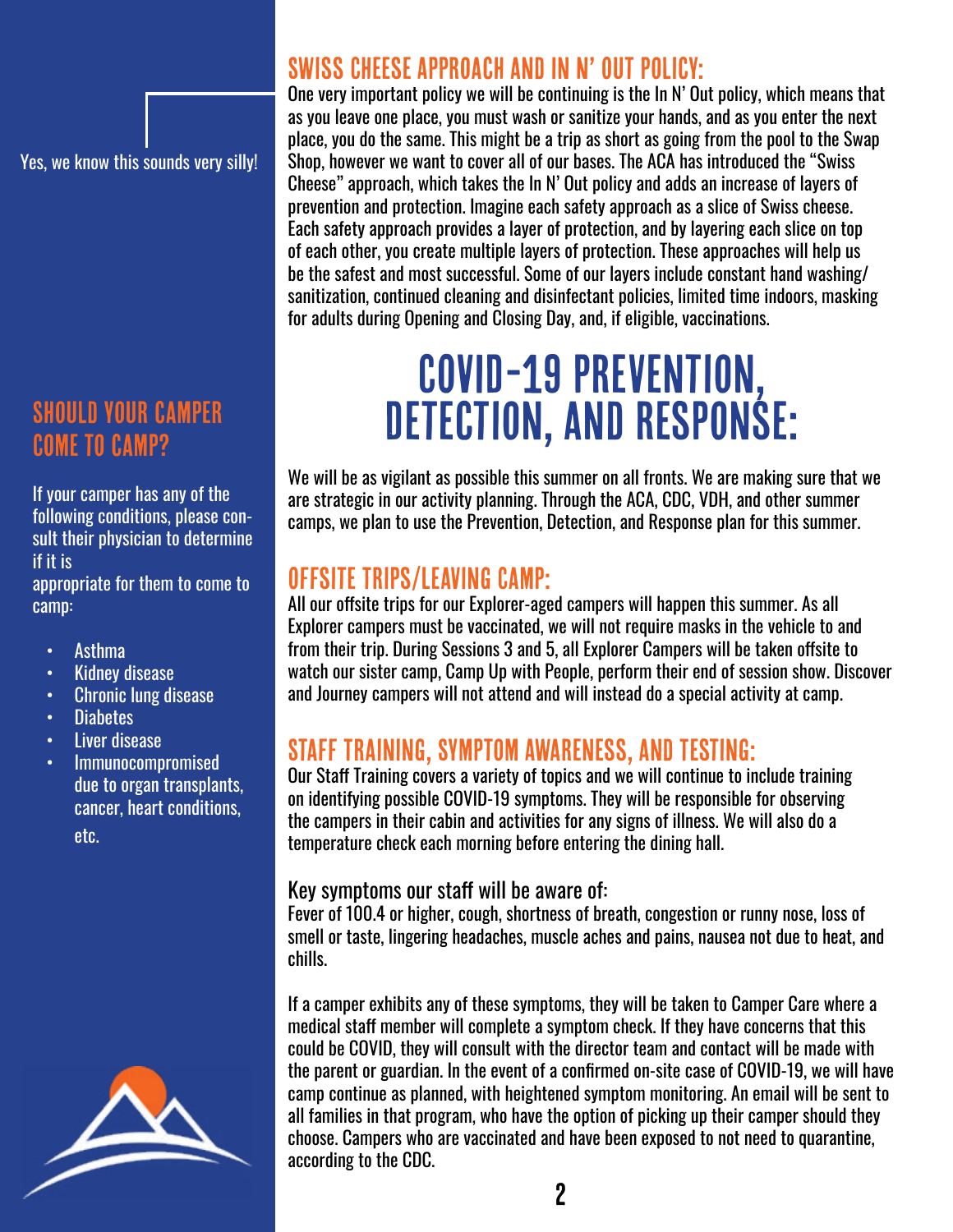### Camp Paperwork IS DUE MAY 1<sup>\$T!</sup>

#### DAILY HEALTH SCREENS:

Each morning before breakfast we will do temperature and symptom checks with each camper and counselor

Head Counselors will be responsible for taking this information for their village and reporting results to their Program Director and Camper Care.



## Summer 2022 Policies And changes at camp horizons:

#### Check-in Procedures for Opening Day:

Check-in runs from 2:00-4:30 on Sunday. Upon registration you will receive a confirmation email of your enrollment, and in that email will contain links to sign up for a time. These slots are 30 minutes long. To ensure our camp bubble, all adults (including staff) and any non-campers above the age of 6 will be asked to wear a mask. Campers will not be required to wear a mask. The Swap Shop will be open for any last-minute purchases.

#### During camp:

#### 1. Activities:

Activities for Journey and Explorer Campers will be done via online form after registration. These are done on a first come first served basis. We recommend filling out your forms as soon as you register to increase the likelihood of getting your top picks. Please note that activities will not run if there are less than 4 campers who selected it. Discover and Equestrian Campers do not fill out these forms. For all camp activities such as Talent Shows and Campfires, they will be divided by program to ensure proper spacing and to eliminate the need for masks.

#### 2. Cabins:

We are lucky that Sunrise, Sunset, and Starlight cabins all have their own shower and bathroom. Campers and counselors will clean their cabin each day as normal, and housekeeping staff will enter daily to clean bathrooms and showers. Each cabin has multiple windows, and all windows and doors will stay open (weather permitting) to ensure proper ventilation.

#### 3. Meals:

Doors and windows in each dining hall will stay open for proper ventilation. Rainbow and Sunrise Campers will eat in the Main Dining Hall, and Starlight and Sunset Campers will eat in the Explorer Dining Hall. This will continue to split by program but return to our normal model meals that occur at 8:00am, 12:15pm, and 5:30pm. We will have our normal cereal, salad, and sandwich bar this year. Announcements and lineup will continue to happen outside of the dining hall, and cabins will be released into the dining hall one by one as we have always done.

#### 4. Daily Screenings:

Campers and staff will be screened each morning before breakfast with a temperature check. Anyone who shows a temperature of over 100.4 will be scanned again, and proper response protocols will follow.